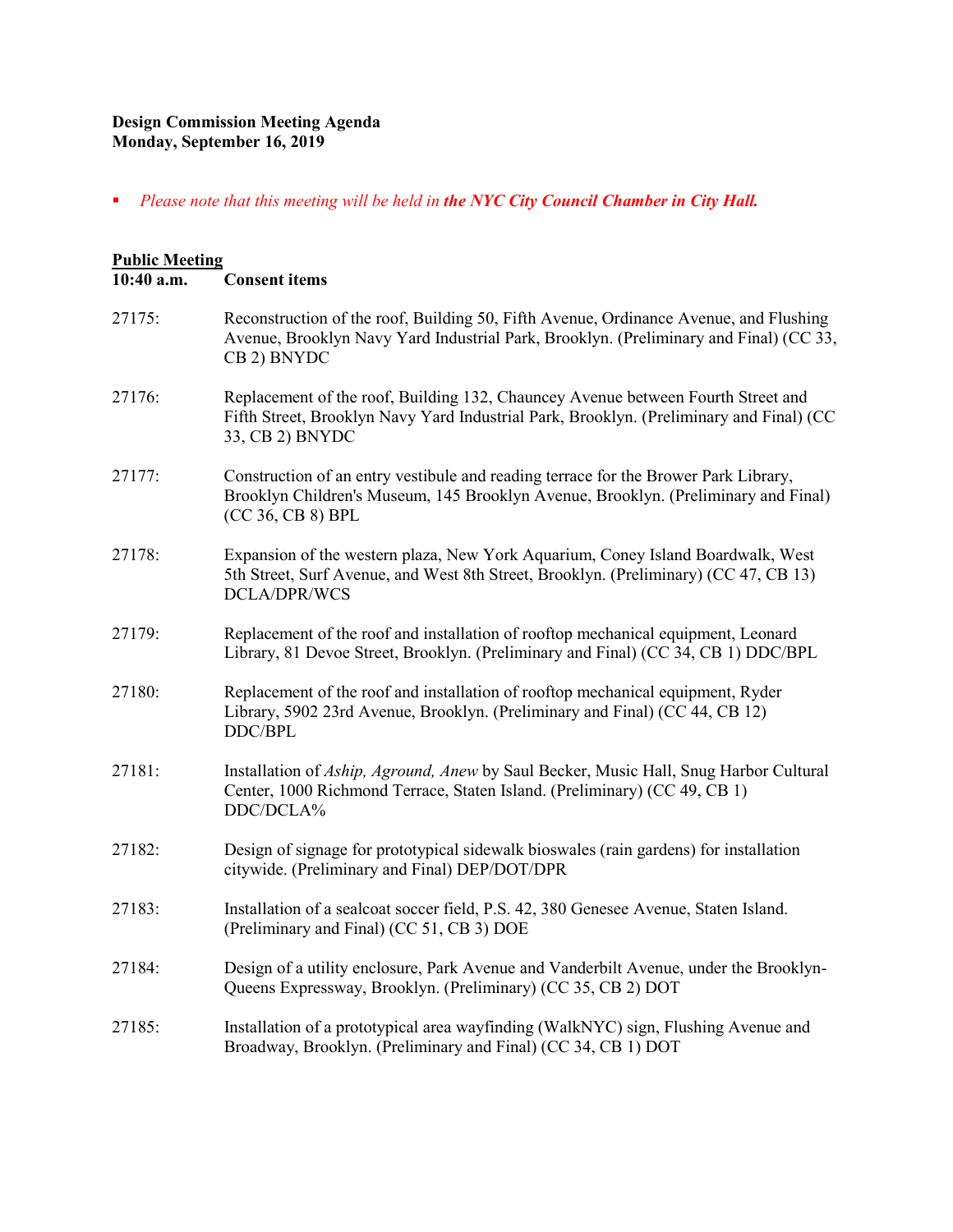## **Design Commission Meeting/Monday, September 16, 2019/ Page 2**

| 27186: | Construction of a plaza and railing, Beach Channel Drive, Beach 108th Street, Jamaica<br>Bay, and Rockaway Freeway, Far Rockaway, Queens. (Preliminary) (CC 32, CB 14)<br><b>DPR</b>                                                     |
|--------|------------------------------------------------------------------------------------------------------------------------------------------------------------------------------------------------------------------------------------------|
| 27187: | Installation of sports lighting and a scoreboard, Bill Rainey Park, Dawson Street,<br>Intervale Avenue, Beck Street, Kelly Street, and Longwood Avenue, Bronx.<br>(Preliminary) (CC 17, CB 2) DPR                                        |
| 27188: | Installation of a soccer sealcoat field, Flushing Meadows Corona Park, between Avenue<br>of Commerce and Universe Court, Corona, Queens. (Preliminary and Final) (CC 21, CB<br>7) DPR                                                    |
| 27189: | Construction of a performance space and shade structure, Rockaway Beach, Shore Front<br>Parkway between Beach 94th Street and Beach 95th Street, Far Rockaway, Queens.<br>(Final) (CC 32, CB 14) DPR                                     |
| 27190: | Construction of Beach 98th Street Playground, Rockaway Beach, Shore Front Parkway<br>between Beach 98th Street and Beach 101st Street, Rockaway Park, Queens. (Final) (CC<br>32, CB 14) DPR                                              |
| 27191: | Construction of the northern portion of Success Garden, Livonia Avenue between<br>Alabama Street and Williams Street, Brooklyn. (Final) (CC 42, CB 5) DPR                                                                                |
| 27192: | Installation of a shade structure, Beach 98th Street Playground, Rockaway Beach, Shore<br>Front Parkway between Beach 98th Street and Beach 101st Street, Rockaway Park,<br>Queens. (Final) (CC 32, CB 14) DPR                           |
| 27193: | Installation of a shade structure, Rockaway Beach, Shore Front Parkway between Beach<br>101st Street and Beach 102nd Street, Arverne and Rockaway Park, Queens. (Final) (CC<br>32, CB 14) DPR                                            |
| 27194: | Reconstruction of a portion of Lincoln Terrace Park, East New York Avenue between<br>Rochester Avenue and Buffalo Avenue, Brooklyn. (Final) (CC 41, CB 8) DPR                                                                            |
| 27195: | Reconstruction of Morton Playground, Morton Place between University Avenue and<br>Harrison Avenue, Bronx. (Final) (CC 14, CB 7) DPR                                                                                                     |
| 27196: | Rehabilitation of a comfort station, Havemeyer Playground, Watson Avenue, Havemeyer<br>Avenue, and East 177th Street, Bronx. (Final) (CC 18, CB 19) DPR                                                                                  |
| 27197: | Installation of a tensile membrane structure and adjacent site work, Staten Island<br>Compost Facility, 450 West Service Road, Staten Island. (Preliminary and Final) (CC 50,<br>CB 3) DSNY                                              |
| 27198: | Installation of Bachmann's Knot by DB Lampman, Stapleton Waterfront and Park,<br>Murray Hulbert Avenue north of Wave Street, Staten Island. (Conceptual) (CC 49, CB 1)<br><b>EDC/DPR</b>                                                 |
| 27199: | Installation of a generator and rooftop mechanical equipment, reconstruction of parapets,<br>and replacement of a roof, Engine Company 159/Satellite 5, 1592 Richmond Road,<br>Staten Island. (Preliminary and Final) (CC 50, CB 2) FDNY |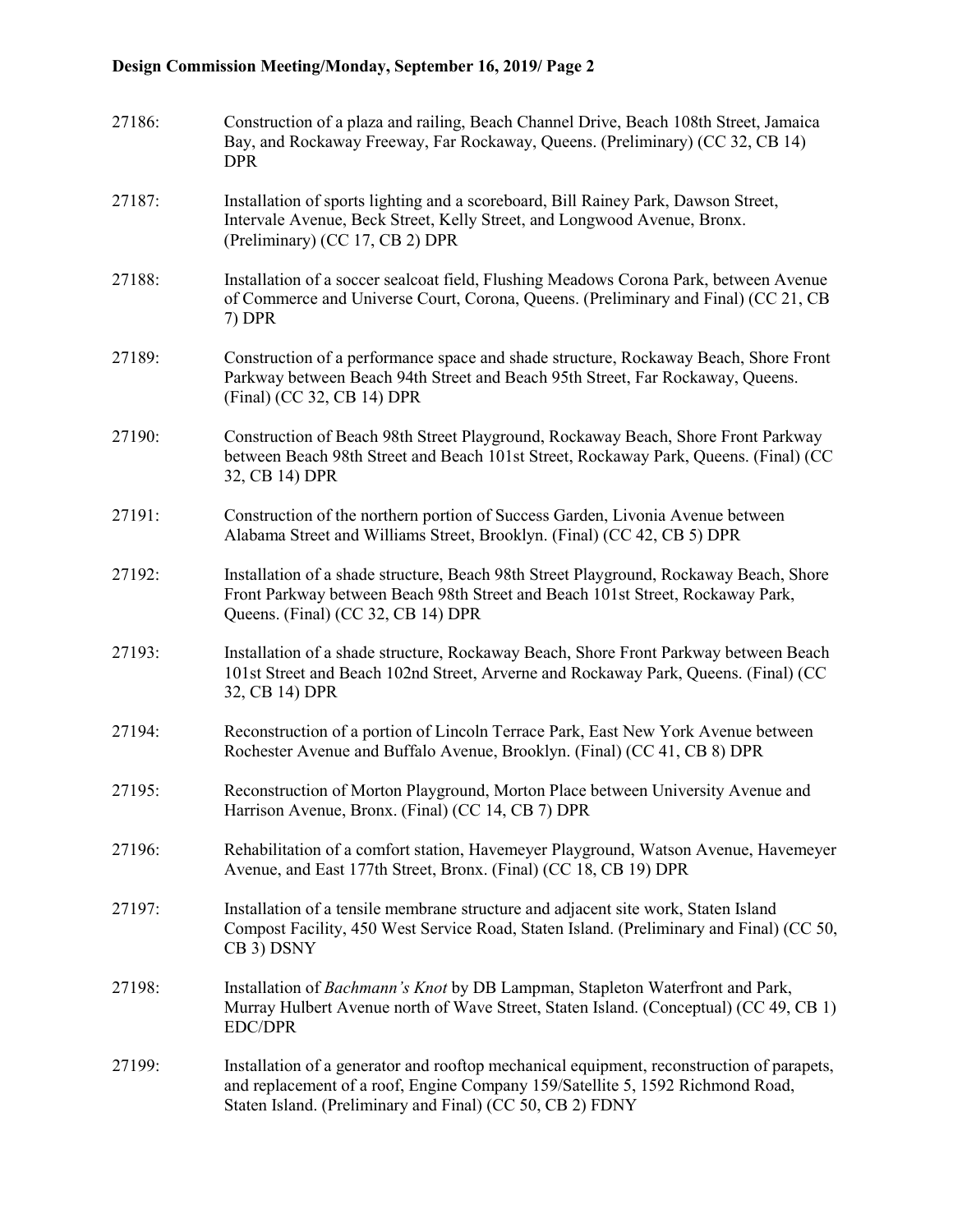| 27200:                 | Installation of a generator, Engine Company 161/Ladder 81, 578 McClean Avenue,<br>Staten Island. (Preliminary and Final) (CC 50, CB 2) FDNY                                            |
|------------------------|----------------------------------------------------------------------------------------------------------------------------------------------------------------------------------------|
| 27201:                 | Installation of rooftop photovoltaic panels, Special Operations Command, 750 Main<br>Street, Roosevelt Island, Manhattan. (Preliminary and Final) (CC5, CB 8) FDNY                     |
| 27202:                 | Rehabilitation of Engine Company 301/Ladder Company 150, 91-04 197th Street, Hollis,<br>Queens. (Preliminary and Final) (CC 23, CB 12) FDNY                                            |
| 27203:                 | Construction of an ADA ramp and replacement of a door, 46th Police Precinct, 2120<br>Ryer Avenue, Bronx. (Preliminary and Final) (CC 15, CB 5) NYPD/DOT                                |
| 27204:                 | Conservation of Lion Sculptures, Patience and Fortitude, New York Public Library, Fifth<br>Avenue and 42nd Street, Manhattan. (Preliminary) (CC 4, CB 5) NYPL                          |
|                        | <b>Public Hearing</b>                                                                                                                                                                  |
| 10:45 a.m.<br>27205:   | Installation of a prototypical newsstand, 424 East 34th Street, southwest corner of East<br>34th Street and First Avenue, Manhattan. (Preliminary and Final) (CC 4, CB 6)              |
|                        | DCA/DOT                                                                                                                                                                                |
| $11:05$ a.m.<br>27206: | Installation of the Women's Rights Pioneer Monument by Meredith Bergmann, Literary<br>Walk, The Mall, Central Park, Manhattan. (Preliminary) (CC 6, CB 5, 7, 8, 10 & 11)<br><b>DPR</b> |

**All times are approximate and subject to change without notice**. All attendees, including members of the public, are encouraged to arrive at least 45 minutes in advance of the estimated time.

**Testimony should be limited to issues of design and aesthetic merit, as that is the Public Design Commission's purview**. Members of the public are welcome to testify at public hearings and are encouraged to submit their testimony in writing in advance of the meeting date via email to: **[designcommission@cityhall.nyc.gov](mailto:designcommission@cityhall.nyc.gov)**. At the meeting, members of the public will be called to testify in the order in which they signed in and given three minutes to speak. Please assign one representative from each group, organization, or institution to speak on behalf of the entire group. If there are a significant number of people who wish to testify, the Commission, at its discretion, may further limit the allotted time.

**Items on the consent agenda are not presented**. If you wish to testify regarding a design-related issue of a project on the consent agenda, please notify staff as soon as possible.